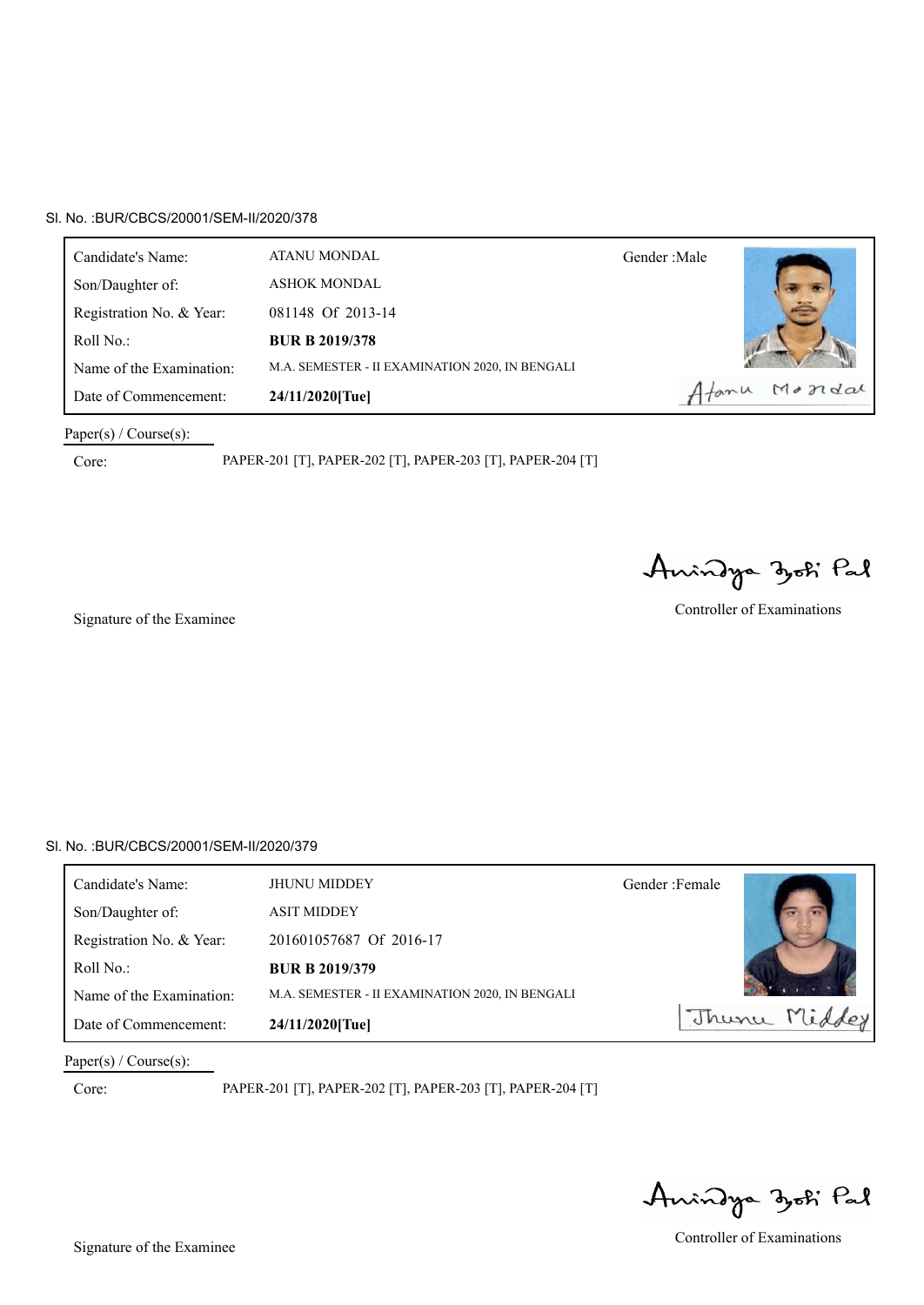| Candidate's Name:        | MRIGANKA BHANGI                                 | Gender : Male |                 |
|--------------------------|-------------------------------------------------|---------------|-----------------|
| Son/Daughter of:         | KARTICK BHANGI                                  |               |                 |
| Registration No. & Year: | 082523 Of 2014-2015                             |               |                 |
| Roll $No.$ :             | <b>BUR B 2019/380</b>                           |               |                 |
| Name of the Examination: | M.A. SEMESTER - II EXAMINATION 2020, IN BENGALI |               |                 |
| Date of Commencement:    | 24/11/2020[Tue]                                 |               | Mriganka Bhangi |

### Paper(s) / Course(s):

Core: PAPER-201 [T], PAPER-202 [T], PAPER-203 [T], PAPER-204 [T]

Anindya zoti Pal

Signature of the Examinee Controller of Examinations

### Sl. No. :BUR/CBCS/20001/SEM-II/2020/381

| Candidate's Name:        | <b>NABANITA POREL</b>                           | Gender: Female |
|--------------------------|-------------------------------------------------|----------------|
| Son/Daughter of:         | PANCHANAN POREL                                 |                |
| Registration No. & Year: | 201601057766 Of 2016-17                         |                |
| Roll No.:                | <b>BUR B 2019/381</b>                           |                |
| Name of the Examination: | M.A. SEMESTER - II EXAMINATION 2020, IN BENGALI |                |
| Date of Commencement:    | 24/11/2020[Tue]                                 | Nabarita Porcl |

Paper(s) / Course(s):

Anindya zoti Pal

Signature of the Examinee Controller of Examinations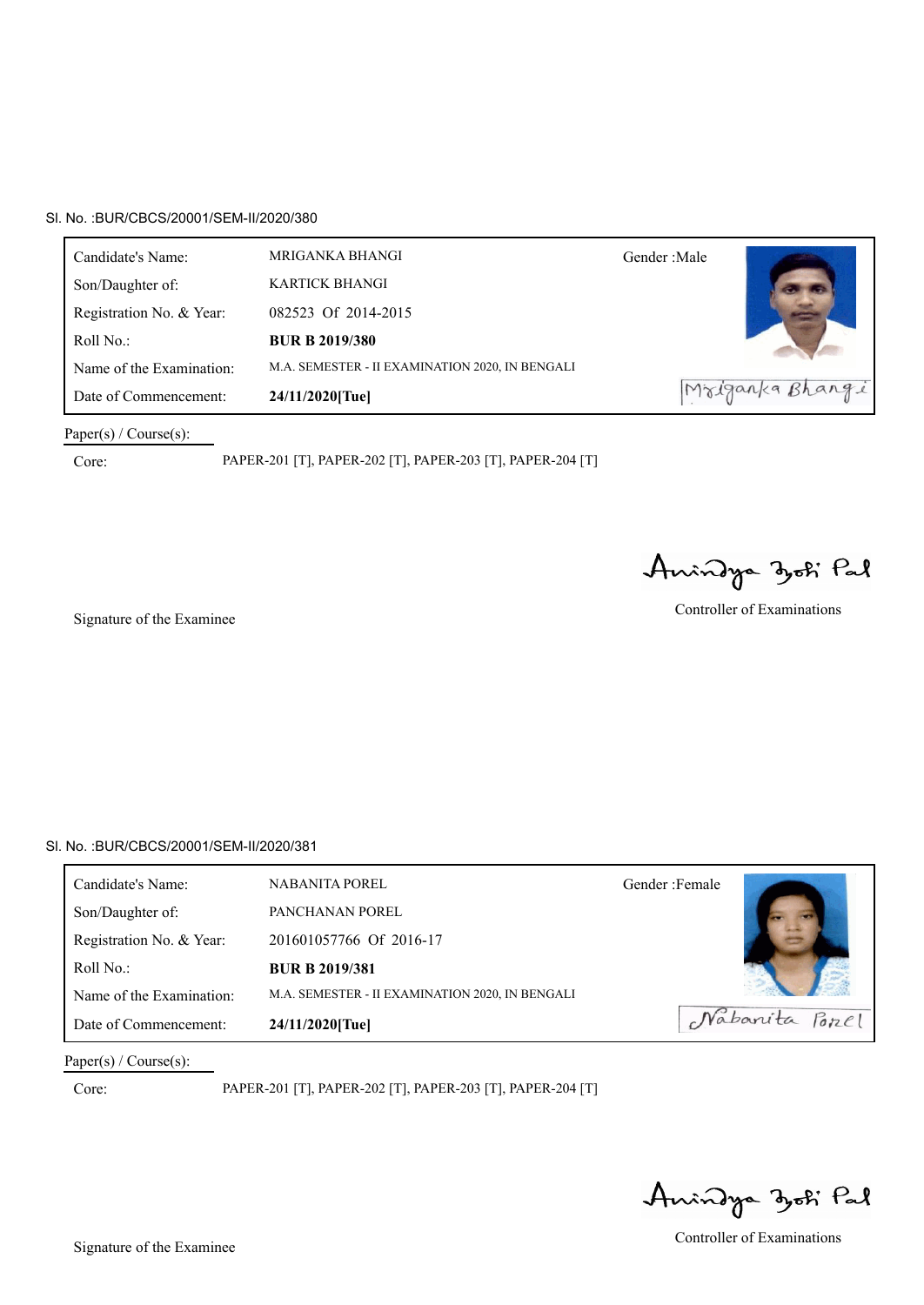| Candidate's Name:        | NAJMA KHATUN                                    | Gender: Female |
|--------------------------|-------------------------------------------------|----------------|
| Son/Daughter of:         | <b>BADSHA MIRZA</b>                             |                |
| Registration No. & Year: | 201601020574 Of 2016-17                         |                |
| Roll No.:                | <b>BUR B 2019/382</b>                           |                |
| Name of the Examination: | M.A. SEMESTER - II EXAMINATION 2020, IN BENGALI |                |
| Date of Commencement:    | 24/11/2020[Tue]                                 | Natima Khatun  |

# Paper(s) / Course(s):

Core: PAPER-201 [T], PAPER-202 [T], PAPER-203 [T], PAPER-204 [T]

Anindya zoti Pal

Signature of the Examinee Controller of Examinations

# Sl. No. :BUR/CBCS/20001/SEM-II/2020/383

| Candidate's Name:        | <b>NOURIN SULTANA</b>                           | Gender: Female |
|--------------------------|-------------------------------------------------|----------------|
| Son/Daughter of:         | <b>SK NIJAM UDDIN</b>                           |                |
| Registration No. & Year: | 2015010201190 Of 2015-2016                      |                |
| Roll No.:                | <b>BUR B 2019/383</b>                           |                |
| Name of the Examination: | M.A. SEMESTER - II EXAMINATION 2020, IN BENGALI |                |
| Date of Commencement:    | 24/11/2020[Tue]                                 | Nowrin Sultana |

Paper(s) / Course(s):

Anindya zoti Pal

Signature of the Examinee Controller of Examinations